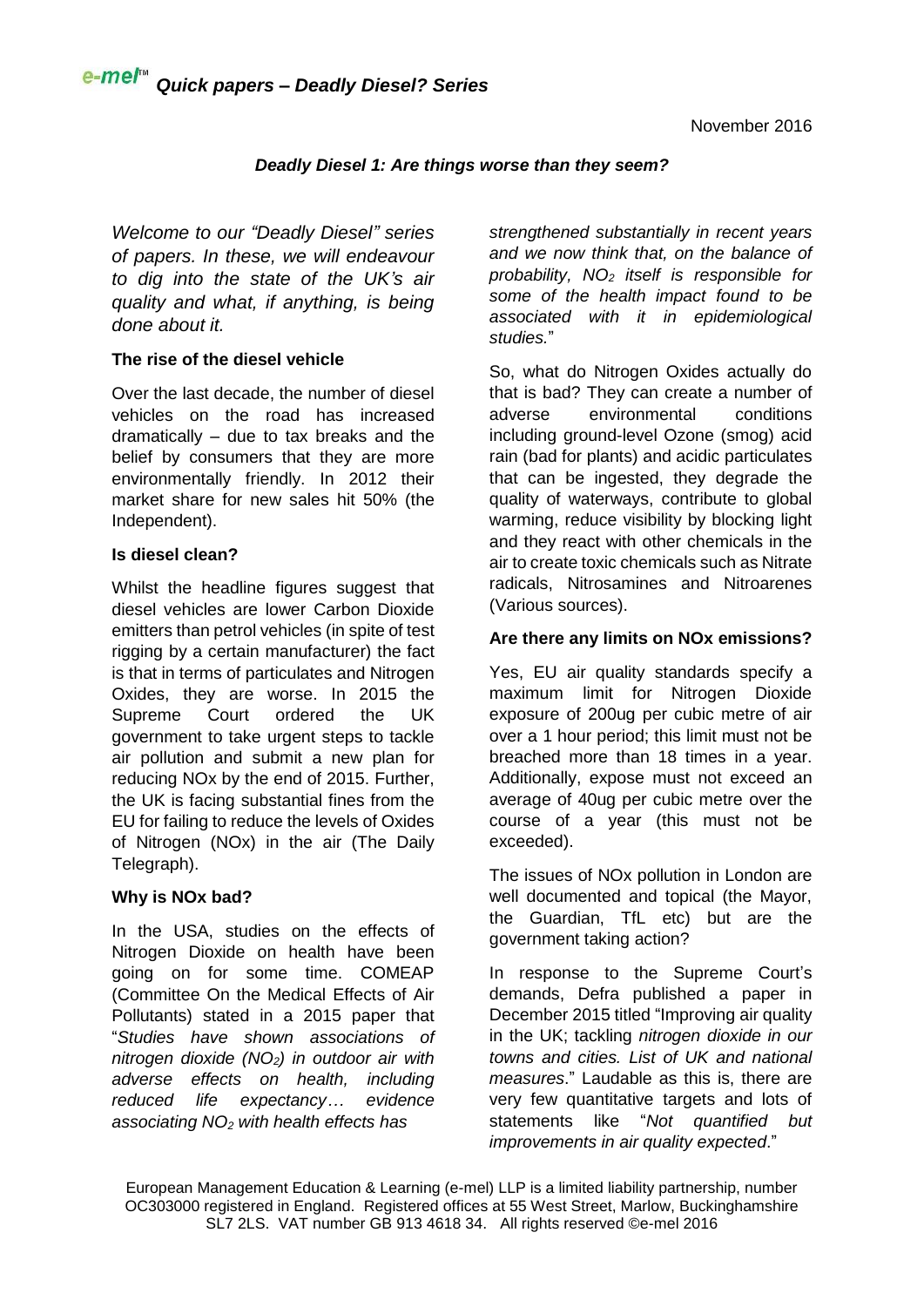Perhaps more hope than action. So, what has happened in terms of NOx pollution and, specifically outside of London?

We thought that we would look at a typical regional town where significant numbers of people commuted to and from work – we chose Reading in Berkshire. Conveniently, it also happens to be a town that conducts daily measurements of roadside  $NO<sub>2</sub>$  and NOx levels.

### **Our findings**

On the face of it, the measurements made and published via Defra don't look too bad as a monthly average (Table 1).

| Table 1: Average monthly $NO2$ (ugm <sup>-3</sup> ) 2016 |
|----------------------------------------------------------|
|----------------------------------------------------------|

|                        | <b>Average of Nitrogen dioxide</b> | <b>Average of Nitrogen</b> |
|------------------------|------------------------------------|----------------------------|
| Row Label <sup>▼</sup> | <b>London Road</b>                 | dioxide New town           |
| $+$ Jan                |                                    | 31.19                      |
| $+$ Feb                |                                    | 37.72                      |
| $+$ Mar                | 32.34                              | 51.13                      |
| $\pm$ Apr              | 31.30                              | 22.76                      |
| $\pm$ May              | 25.83                              | 19.76                      |
| $+$ Jun                | 22.89                              | 12.61                      |
| + Jul                  | 19.00                              | 19.95                      |
| $+$ Aug                | 24.02                              | 14.77                      |
| $+$ Sep                | 26.16                              | 20.23                      |
| $+$ Oct                | 42.46                              | 33.88                      |
| $+$ Nov                | 49.78                              | 41.48                      |
| <b>Grand Total</b>     | 28.68                              | 26.69                      |

Measurements taken at London Road and at New Town are within the EU limit of 200ugm<sup>-3</sup> (note: the lack of measurement in January and February was due to missing data. In fact a substantial amount of data overall was missing).

However, once a closer look at the data is taken, it reveals a worrying situation: Looking at NO<sub>x</sub> overall, measured as  $NO<sub>2</sub>$ , during the course of 2016, the EU hourly limit of 200ugm-3 was breached either at London Road or New Town no less than 453 times! (see Table 2).

Table 2: Number of violations in 2016 by measurement point.

| Violations of EU NOx limit of 200ugm-3 1hour |          |             |  |  |
|----------------------------------------------|----------|-------------|--|--|
| Month (2016)                                 | New Town | London Road |  |  |
| Jan                                          | 57       |             |  |  |
| Feb                                          | 41       |             |  |  |
| Mar                                          | 38       | 41          |  |  |
| Apr                                          | 4        | 30          |  |  |
| May                                          | 0        |             |  |  |
| Jun                                          | 0        | 5           |  |  |
| Jul                                          | 0        | 6           |  |  |
| Aug                                          | 0        | 2           |  |  |
| Sep                                          | 1        | 15          |  |  |
| Oct                                          | 28       | 133         |  |  |
| Nov                                          | 9        | 36          |  |  |
| Total:                                       | 178      | 275         |  |  |

As expected, the levels of Nitrogen Oxides being emitted varies in accordance with the time of day (see Figure 1) with most occurring in the rush hour.

### **Conclusions**

This result for Reading is clearly disappointing, especially at a time when government is meant to be acting swiftly and decisively to improve air quality. However, these measurements are only from one town. There is more work to be done by all parties, including us, to get to the true picture across the UK … and hot off the press: "*The leaders of four major global cities say they will stop the use of all diesel-powered cars and trucks by the middle of the next decade. The mayors of Paris, Mexico City, Madrid and Athens say they are implementing the ban to improve air quality. They say they will give incentives for alternative vehicle use and promote walking and cycling. The commitments were made in Mexico at a biennial meeting of city leaders*." (BBC)